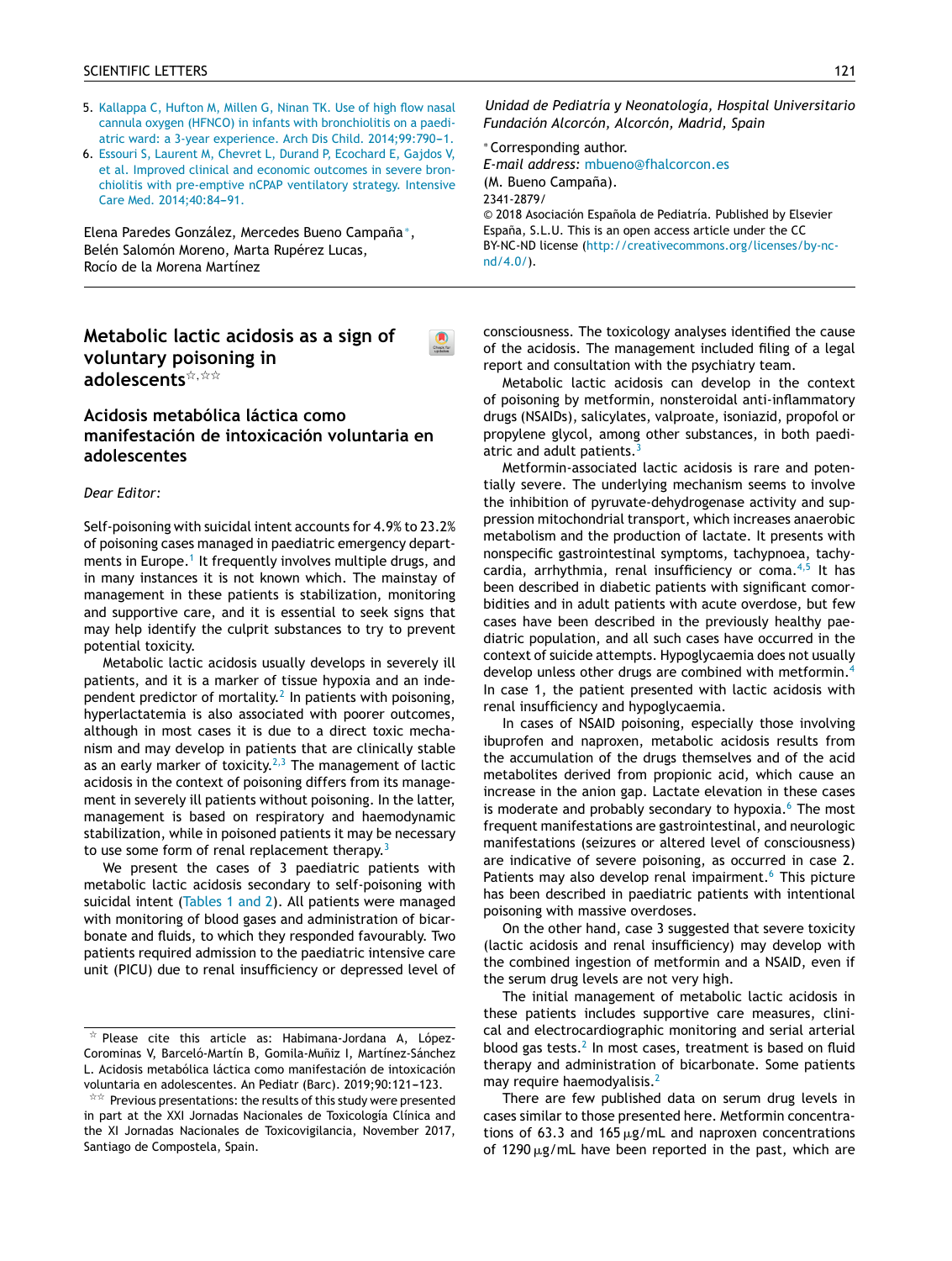<span id="page-1-0"></span>

| Clinical summary of the cases.<br>Table 1 |     |                |                                                                                                                                          |                               |                              |                                                          |                                 |                                                                 |                                                            |  |  |
|-------------------------------------------|-----|----------------|------------------------------------------------------------------------------------------------------------------------------------------|-------------------------------|------------------------------|----------------------------------------------------------|---------------------------------|-----------------------------------------------------------------|------------------------------------------------------------|--|--|
| Case                                      | Sex | Age<br>(years) | Reported/suspected<br>substances                                                                                                         |                               | Evaluation on arrival to PED | Treatment                                                | Outcome                         |                                                                 |                                                            |  |  |
|                                           |     |                |                                                                                                                                          | Hours elapse from<br>exposure | PT                           | <b>PE</b>                                                | <b>VS</b>                       |                                                                 |                                                            |  |  |
|                                           | F   | 15             | Metformin (42.5 g)                                                                                                                       | 3                             | Stable                       | Normal                                                   | Normal                          | Bicarbonate<br>Glucose<br>Fluid restriction<br>Furosemide       | RI and oliguria<br>PICU admission<br>Favourable<br>outcome |  |  |
| 2                                         | F   | 14             | <b>Unknown</b>                                                                                                                           |                               | Unstable                     | GCS 9, response to<br>painful stimuli,<br>general pallor | Normal                          | Oxygen therapy.<br>MV. Fluid therapy<br>GL y AC.<br>Bicarbonate | PICU admission<br>Favourable<br>outcome                    |  |  |
| 3                                         | M   | 16             | Omeprazole,<br>ibuprofen,<br>prednisone,<br>diazepam,<br>metformin,<br>paracetamol,<br>robaxisal, tramadol,<br>venlafaxine,<br>valsartan | $\overline{3}$                | Stable                       | Malaise (dizziness,<br>nausea)                           | Tachypnoea<br>$(RR 24 \times')$ | Fluid therapy<br>Bicarbonate.<br>Furosemide                     | RI, oliguria and<br>proteinuria.<br>Favourable<br>outcome  |  |  |

AC, activated charcoal; F, female; GCS, Glasgow Coma Score; GL, gastric lavage; M, male; MV, mechanical ventilation; PE, physical examination; PICU, paediatric intensive care unit; PT, paediatrics triage; RI, renal insufficiency; RR, respiratory rate; VS, vital signs.